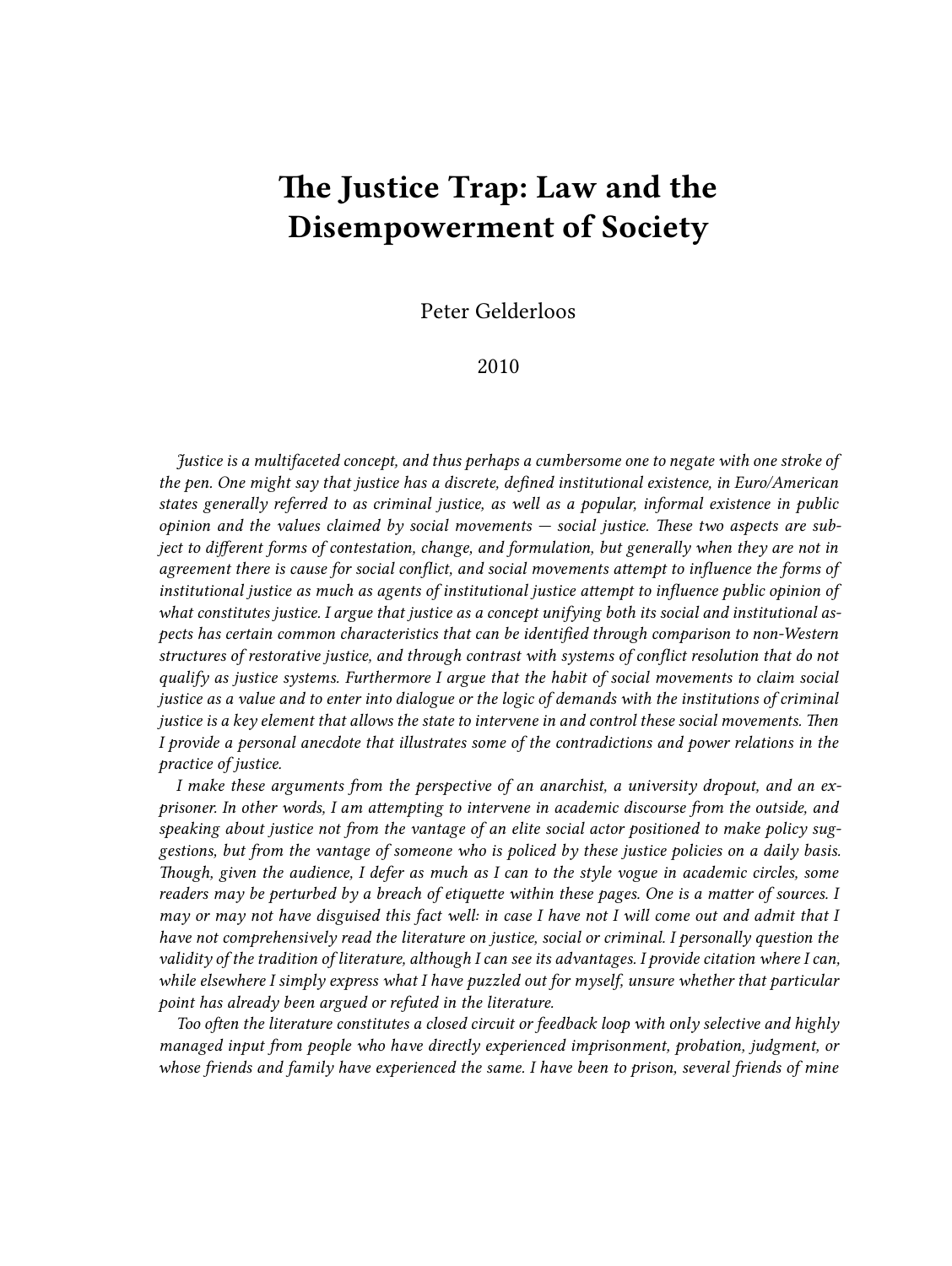*are imprisoned or otherwise held hostage by the justice system, and I dedicate my life to fighting the state, with the express goal of razing all courthouses and prisons to the ground. In the course of this struggle I have accumulated experiences and information, and most of all a perspective or an affective reality, that is embarrassingly absent in the literature on justice. In this article I have dealt with the literature that has actually made itself relevant to the social movements with which I participate. The rest, I ignore. Not out of lack of interest, but lack of time. I know of no one who is able to live fully in both the world of literature and the world of action, however much those who belong to the former protest against this dichotomy. I have chosen to participate in social struggles rather than study them, and this participation frequently requires me to communicate with those outside as much as inside the struggle, hence the writing of this article.*

*Another possible breach is a matter of generalization. Perhaps some of the most obvious generalizations in these pages are expressed in the critique of academic discourse. Particularly when I have made past criticisms of that constellation of institutions called somewhat romantically "the academy," members thereof have without fail demanded that I enter a logic of particularization and compartmentalization.* Your critique, stated thus, is unfair. To what discipline are you referring? To which individuals? How do you define "recuperation"? *On the one hand, this is a fair response. On the other hand, it is the discursive defense typical of all elite institutions engaged in the softer areas of counterinsurgency. The mass media, with their fair share of progressive, sympathetic, and humanitarian functionaries, operate with the exact same logic, especially in periods of social rebellion. Everything must be particularized, everything must be compartmentalized, everything must be defined. Segregated social actors must not be allowed to meet, the boundaries that separate them not allowed to blur. The parallels of this discursive framework to the alienation constantly reproduced by capitalism are obvious. In any case, with or without valid arguments, people in the street and people in prison know instinctively and from experience that academics are not their allies. Rather than demanding what precisely is meant by this or teasing out exceptions that challenge the rule, those academics who do not see themselves as recuperators and vivisectors of social movements would better ask themselves why such a sweeping generalization is so commonly applied to them.*

*For my part, I am attempting in good faith to communicate with members of an institution I believe needs to be utterly destroyed, as much as the prisons do, because of all the good people I personally know who dedicate themselves to this institution.*

\* \* \*

In academic discourse and the literature of the social movements there is no shortage of critiques of the justice system. At the radical end of the spectrum we can find well reasoned, clearheaded calls for the abolition of its more obviously violent institutions — the police (e.g. Williams, 2004) and the prisons (e.g. Mathiesen, 1974, or Bissonette, 2008), and we also find plenty of analysis of the law itself as an elite tool (e.g. Thomson, 1975). Yet, just as the mass media may report individual cases of police and prison abuse but never spread a generalized critique of these institutions (which should be distinguished from the periodic calls to modernize them $^1$ ), social critics may target these institutions but rarely question the practice and the concept that lie behind

 $^{\rm 1}$  Modernization is impelled by a discourse full of specific criticisms, that take as their highest goal the good of the institution itself, its effective and continued functioning, whereas a real critique of an institution must lift it up by its very roots and include the possibility of discarding it wholesale, should it be found to conflict with the independent goals those formulating the critique have prioritized.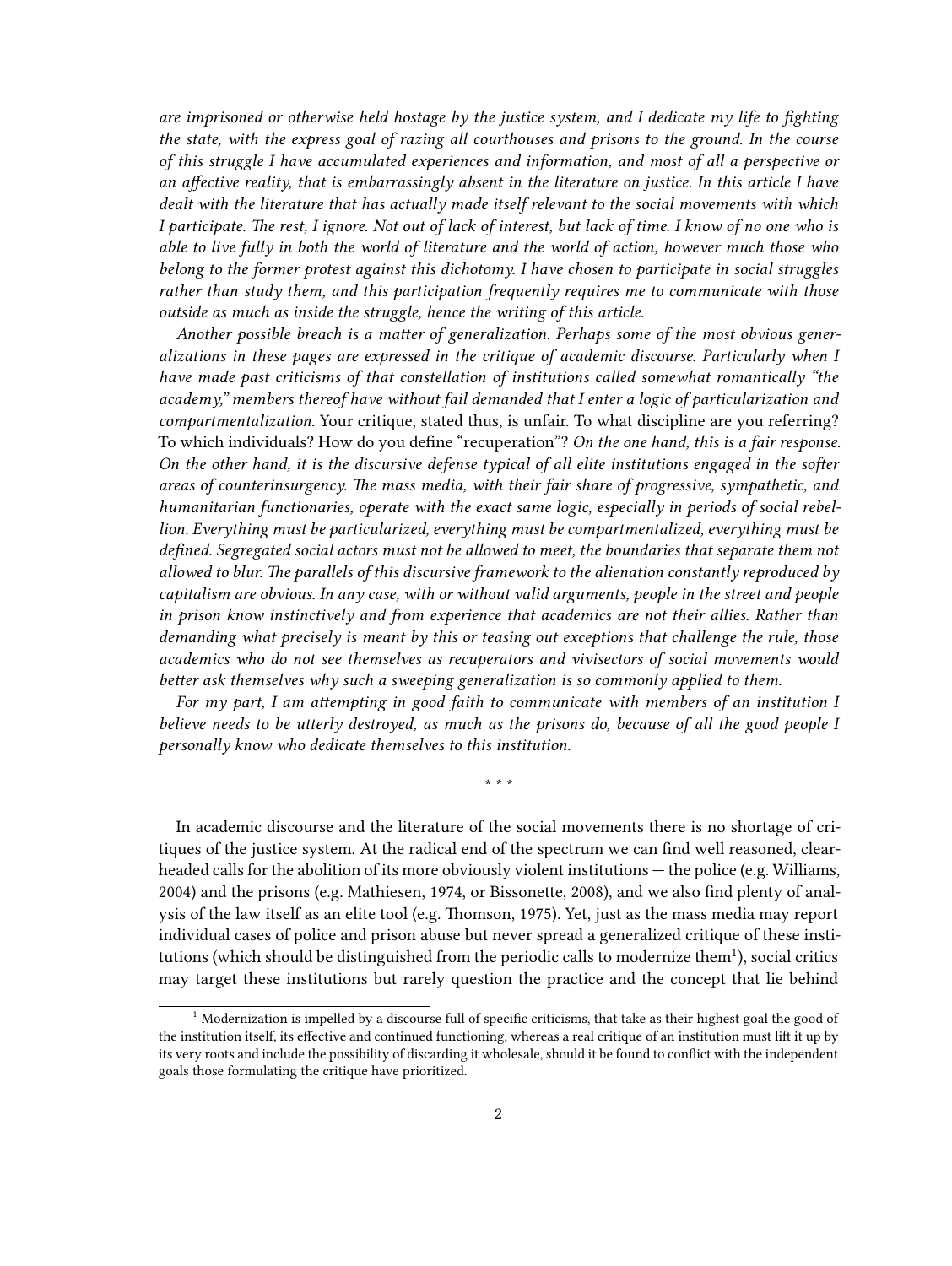them: that of justice. On the contrary, people who speak out and people who act out against the great social harm perpetrated by these institutions often do so in the name of justice. These advocates of justice include anarchist academics such as Noam Chomsky, who often calls for the enforcement of international law, to the annual masses of protestors whose signs and banners demand justice for Mumia, justice for Palestine. In these cases they are either calling for the existing judicial framework to change its mind — as Mumia has already gone to trial, and the UN has already deliberated and decided to partition Palestine; or they are imagining a new judicial framework that will be structurally better equipped to dispense desirable outcomes.

But desirable to whom? The police unions are quite happy with Mumia's verdict, and world leaders and Judeo-Christian religious organizations are satisfied with the just outcomes west of the Jordan. This follows a general pattern: the definition of criminality, the structuration of justice, and the outcomes of the justice system in our society favor privileged and powerholding members of society over poor and disenfranchised members of society. This holds true for economic class as well as other axes of privilege and oppression such as race and gender. Because justice systems need to win consent, as will be argued below, justice systems also include limitations on the prerogatives of owners and rulers, and exceptional cases of punishment when such individuals are caught violating universal laws. The limitations generally protect privileged members of society from one another, for example prohibiting investors from defrauding other people with enough capital to invest, facilitating a consensus of the elite; meanwhile the exemplary and mediatic nature of the punishments, combined with their disproportionately meager numerical appearance, reveals their function to be legitimizing the universality and inviolability of a justice system that in its execution and in its breach preserves unequal distributions of wealth and power in society. In other words the present justice system does deliver what is considered to be justice for the privileged and powerful; what is perceived to be injustice is only systematic in the view of the poor and powerless. The existing judicial framework demonstrably operates on an elite mentality of social control, thus those justice-seekers who wish for the institutions to change their minds can be understood as naive, timidly pragmatic, or sympathetic to the elite mentality but holding a dissident opinion in some particular case.

The remaining viewpoints — that justice is served, or that it can only be served by changing the existing institutions — require one to declare their allegiances, given the opposing character, the contrasting relationship to a social hierarchy, of each viewpoint. One either adopts the perspective of the rulers or of the ruled, each of which conform to a high degree on whether they see justice or injustice in the functioning of the system. Yet the idea of taking sides is inimical to the concept of justice, which must be blindly impartial. This contradiction illuminates a necessary third way: the elimination of social classes through some revolutionary process. Couched in certain terms, this need not be such an extreme proposition, given that equality is generally seen as a prerequisite to justice, and the current definition of equality, limiting itself as it does to voting rights and civil liberties, has proven inadequate. Thus, the quest for justice reveals itself to be perfectly compatible with social movements that have revolutionary aims. I argue that this coexistence, this collaboration between social justice and revolution is one factor that frequently enables the recuperation of social movements within the dominant social order.

Before trying to understand how this is so, it would help us to examine just how far outside the concept of justice human societies have come. At the far end of the justice concept, we have multiple examples of *restorative justice.* Without any institutions of policing, imprisonment, or even anything properly characterized as punishment or a legal code, numerous human societies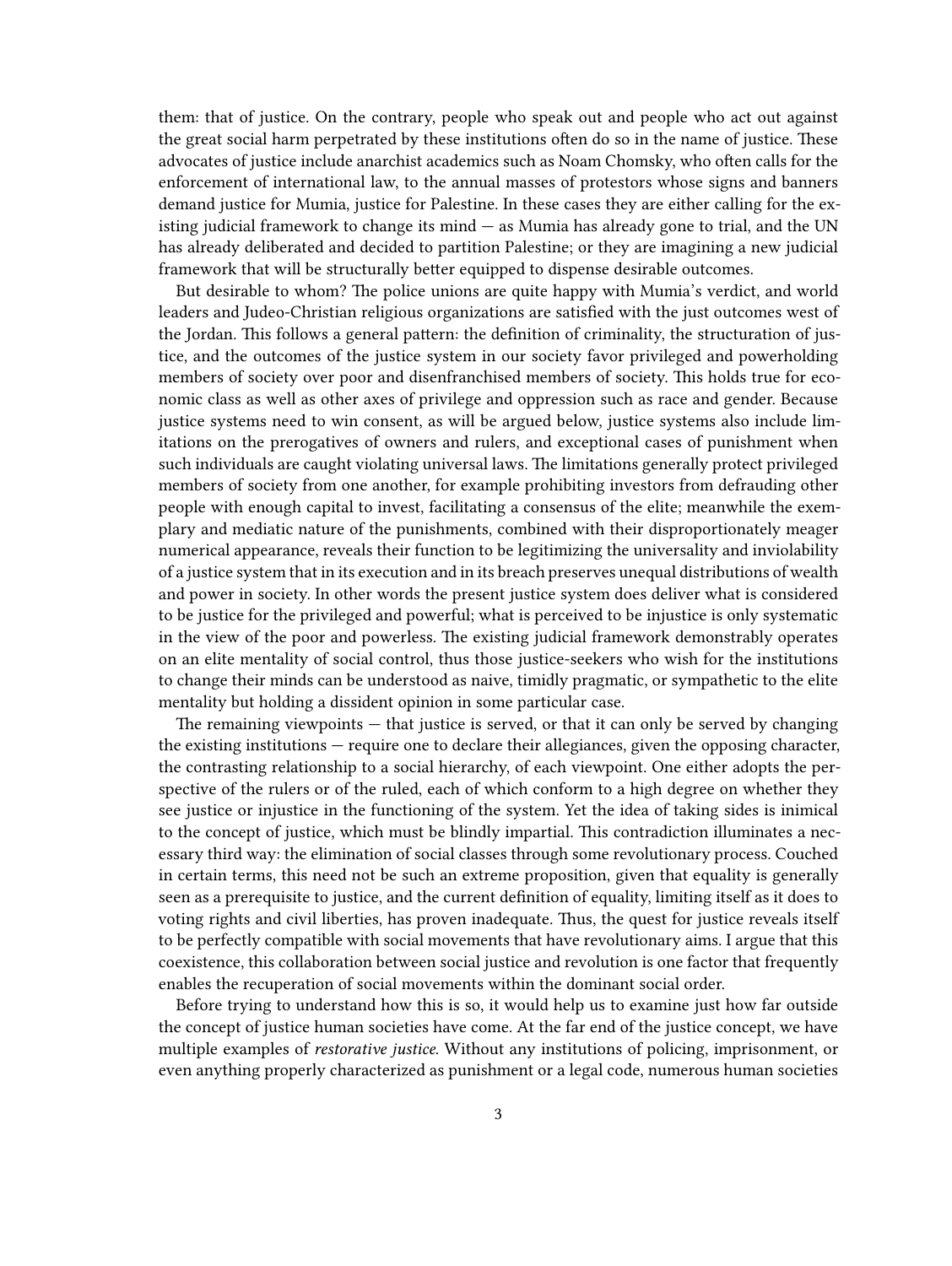have arbitrated social conflict. In the system used traditionally by the Navajo, a system that survived a period of legal prohibition by the US government and is in official use today, elders seen as neutral act as specialized arbiters in trials that take place in the public eye. Non-specialized members of the society bring forth the conflict voluntarily, and encouraged by the arbiter they tell their stories. The emphasis is on discovering the root of the discord and mobilizing social support to restore harmony (Tifft and Sullivan, 2001). In comparison to Euro/ American justice systems, the Navajo practice is beautifully humane, but a number of elements are familiar. We will look at these, after examining a model of conflict resolution that cannot be characterized as a justice system, to help us create and understand a working definition of justice and imagine some of the possible alternatives.

This is the model of *diffuse sanctions* (Barclay, 1993) which is especially common in egalitarian societies that can be understood as post-state or as existing within a regional system that includes hierarchical societies — in other words anti-authoritarian societies that exist in tension with authoritarian neighbors or that may have even formed their present structures as part of a process of abandoning earlier state-organized societies to which they belonged (Scott, 2005). In such societies, conflict resolution is subjective, decentralized, diffuse, and carried out by what anarchists would refer to as direct action. On an economic level, incidentally, such societies are usually characterized by mutual aid or the gift economy.

In this model, conflict is subjectively defined. Ideally speaking, the individual identifies conflict for herself, in horizontal collaboration with her peers, through the personal interpretation of non-codified<sup>2</sup> cultural values of what is and is not acceptable behavior. Conflict resolution is decentralized: it does not take place within a singular, ritualized and formalized social space but within multiple ritualized and non-ritualized loci (thus it is impossible to speak of a single or official outcome). And within this model conflict resolution is diffuse and based on direct action: any and every individual has the prerogative to respond to a perceived conflict or breach of good behavior as she sees fit, and social peace is ensured through the sharing rather than the specialization of this duty. Social sanctions are meant to discourage rather than punish antisocial behavior and ideally everyone is empowered to carry out these sanctions.<sup>3</sup> Common sanctions include ridicule, criticism, withholding esteemed social connections (e.g. sex or friendship), all the way up to ostracism and assassination (Boehm, 1993). The sanctions are aimed at the offending individual's social sensibilities and seem to be based on the assumption that the individual voluntarily wants to be an upstanding member of society. Only the most extreme sanction, assassination, falls outside this logic, but it does not seem to be universally present among societies that resolve conflicts through diverse sanctions, and seems to be reserved for the rare cases when the individual in question poses the danger of destroying the society itself — through repeat homicide or tyrannical behaviors.

An important portion of conflict resolution activities in societies that use diffuse sanctions can be characterized as *intentional levelling mechanisms,* actions that intentionally protect the society's horizontal characteristics and dissuade people in leadership positions who would attempt to dominate their peers (Boehm, 1993). The social dynamics in horizontal societies suggest that the democratic ideal of egalitarianism does not apply to so-called egalitarian societies in which

 $2A$  code being distinct from a norm in how it is remembered, interpreted, and applied.

<sup>&</sup>lt;sup>3</sup> In many societies certain sanctions were the prerogative of one gender or age group although among antiauthoritarian societies such distinctions tended to be closer to generalizations or norms than to essential categories.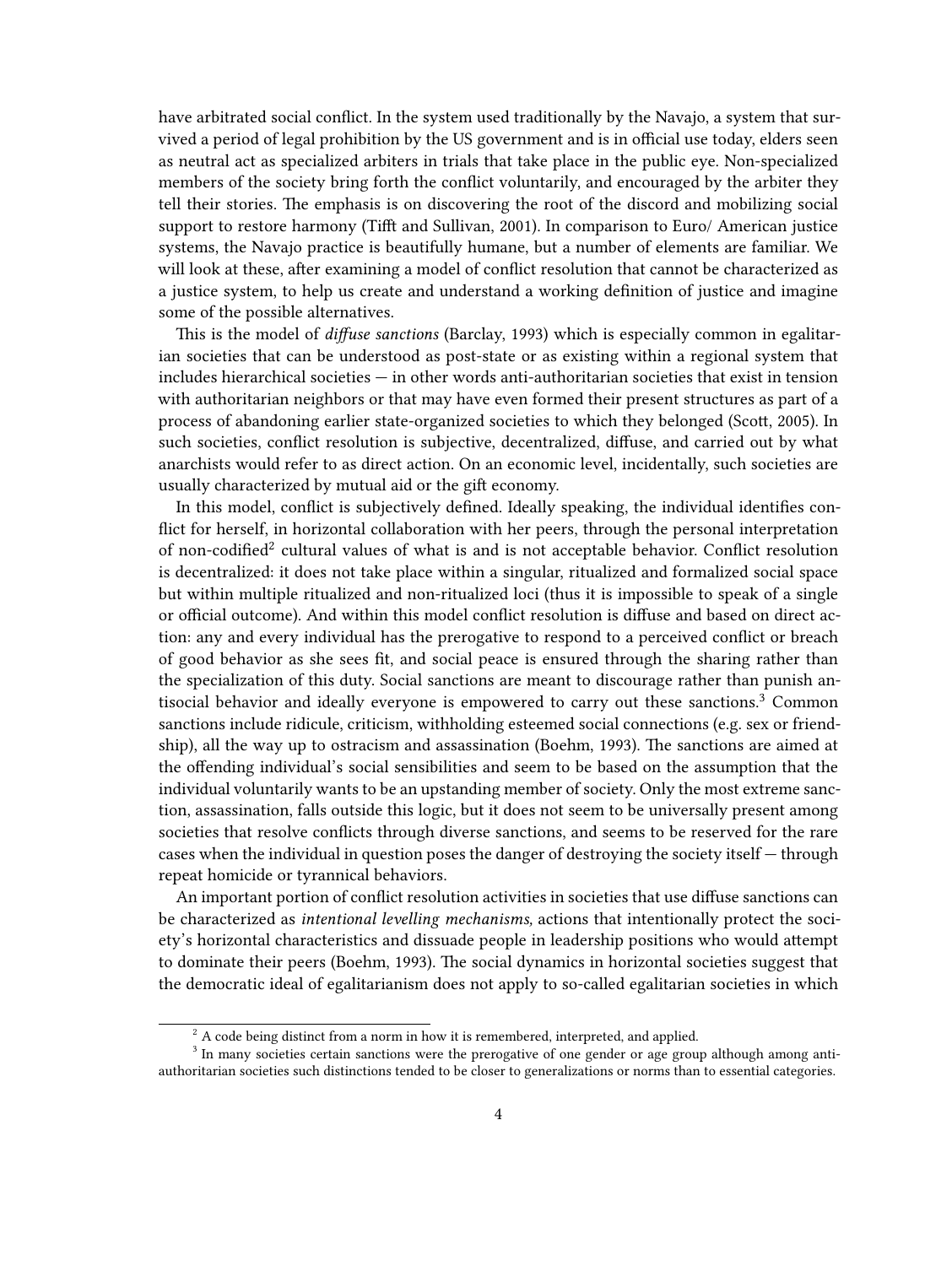justice systems are absent. In a society in which conflict resolution is, ideally speaking, a subjective process, an abstract equality strikes me as philosophically irrelevant. One might identify a notion of equal rights in many such societies, such as everyone's right to eat, but in a society in which this right is never under question, it seems more like a foregone conclusion than a discrete concept. Historically, rights come into question only with the existence of a central authority that has the power to grant or withhold those rights. In other words, not only in practice but also in terms of origins, might makes right.

Individuals can only ever be equal in an abstract sense. Equality is a mathematical concept and it might be useful to bureaucrats but it is inapplicable to human personalities and capabilities. An anarchist ontology should leave social democracy forever behind and insist that, in fact, no two humans are equal. If we accept that human needs and desires are different and furthermore are best defined by the individual himself, how can we continue to insist that one law can be applied to two different people, or two different circumstances, if our interest is fairness or the meeting of human needs and desires? Of course it's an act of projection but one can see this principle in the so-called egalitarian (more accurately 'anti-authoritarian') societies referenced by Boehm. In the course of their daily activities, these societies recognize the existence of leadership positions — leaders in the hunt, leaders in war, leaders in ritual, leaders in healing, leaders in oration. People are, after all, different in terms of their inclinations and abilities, so equality becomes a useless phrase when speaking of lived experiences in a horizontal society. What is relevant is the cultural determination, identified by Boehm, on the part of these anti-authoritarian societies to not let anyone use a leadership position to exercise power over others, and to respond with diffuse sanctions, with intentional levelling mechanisms, to knock someone's legs out from under her should she ever try to stand above the rest. The recognition of this prerogative in every individual is especially advantageous to preserving a horizontal structure, because specialized justice seekers are likely social actors to nourish the development of hierarchy.

States<sup>4</sup> formed by a variety of means throughout the world, over the course of hundreds or thousands of years. Especially when considering the development of the first coercive, class- or caste-based hierarchical societies thousands of years ago, it is difficult to identify causes with any certainty. But one common element in the social processes that led to the eventual formation of states seems to be the concept of justice and the specialization of arbiters of social conflict. It is something of an idealization, and thus cannot be entirely true, but the historical likelihood that specialized arbiters preceded a specialized military class in the development of the state suggests that, while the state is certainly a military formation, it is even more the fruit of justice.<sup>5</sup> Granting a specialized group the exclusive prerogative of sanctioning undesirable behavior, and thus defining undesirable behavior, and thus sculpting society's desires, seems to me to be a prerequisite (or perhaps a concomitant) to the creation of a class-based, hierarchical society. This is not to say that justice systems automatically lead to hierarchical societies: no social or cultural

<sup>4</sup> As an anarchist I am using the concept of "state" in a different way from how it is usually understood by anthropologists. As we are interested in a unified critique of coercive and self-pertuating hierarchies whereas they are interested in differentiating hierarchies, our usage is broader and finds its first appearances further back in history.

<sup>5</sup> David Graeber (2004) writes of democracy as a military formation, with reference to the ancient Greeks. At this stage, justice and warfare were not all that far removed. In Athens, next to the Acropolis stands Areopagus, the hill dedicated to Ares, the god of war and executions. Areopagus was used by a justice cult of elderly men who tried and punished criminals. Today, the criminal justice system has often been described as a military occupation or a domestic war against poor communities and communities of color (for just one example, see Gelderloos and Lincoln, 2006)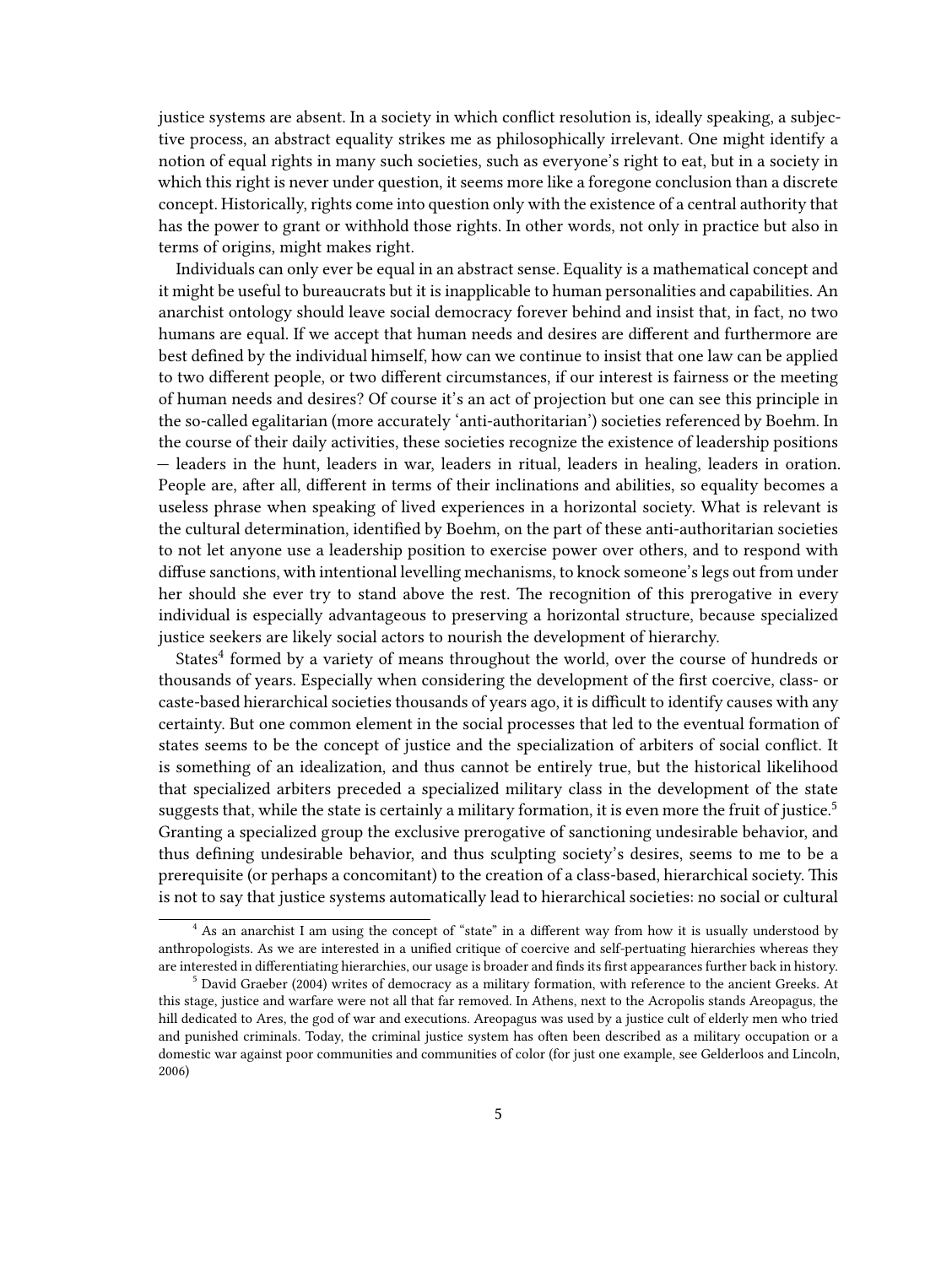processes are automatic. The Navajo, for example, have specialized arbiters, and are a horizontal society, perhaps because in their case the same cultural determinations that legitimize the activity of neutral, elderly arbiters also legitimize certain ideas of fairness, harmony, and horizontality. Segmentary lineage systems that enable the existence of elderly arbiters as a nascent political class also contain many structural characteristics that could impede the development of a state. But because we do not have a mechanistic view of the development of societies, saying that the state is the fruit of justice is not the same as saying that justice is the seed of the state. Outcomes are always multiple, contested, and unpredictable.

Human societies have been diverse enough that one could imagine a society developing coercive hierarchical structures without a system of justice. In any case, examples abound of the correlation between justice systems and the development of the state, and in Western civilization, which has produced a world-dominant culture that has to a great extent authored the institutional bylaws of every government on the planet, justice played an indispensable role in the early development of the state and currently is a dominant concept in state interventions in mass psychology and public opinion, in popular conceptions of conflict resolution, in state counterinsurgency and repression of social movements, in surveillance and control of lower classes, in the identity and activity of social movements, and in the disciplining of a broad host of human relationships in both the public and private spheres.

What are the common elements of justice systems? Because they seek to impose an official, singular outcome, the justice seekers must win social consensus. In stateless societies, this means that justice is largely a popular concept. The arbiters do not have structurally reinforced roles and thus they can lose followers if they are seen to mete out injustice. But even under the state, where justice is institutionalized and enforced, consensus, or its watered-down democratic version, consent, is a necessary element. All elites have had to work hard to win consent, and though the governed classes in Euro/American societies have to do much more than simply walk away in order to vacate our role as spectator/object, our rulers have needed no small amount of bread and circus to keep us in our seats.

The necessity of consent reveals the centralized character of justice. The justice ideal holds that conflicts must have a single, official outcome, not multiple, decentralized outcomes chosen by different social actors. In the extraordinary, to me humane, traditions of justice such as that practiced by the Navajo, legality and punishment are not key features, but centralization is a prerequisite for both legality — the codification of human behavior and morality that provides a potent set of tools for social control and reduces ethics to following orders; and for punishment — the prerogative of the state to cause harm and not be questioned for doing so, and another potent set of tools for social control.

Another common element is the idea of neutrality. The person who is hurt, the person who for whatever reason hurt another person - the lived realities of these characters become secondary within the logic of neutrality. They are recharacterized as biased, and their viewpoints cast as untrustworthy for arriving at just outcomes. Neutrality removes fairness to a bird's eye view, protagonizing nobody in theory. But in practice, the protagonist is the personification of neutrality — it is the arbiter himself. (This primitive epistemology should in no way be seen as distant from the proliferation of TV series protagonizing judges, prosecutors, and police in current day American society). Thus, the person who is most important to the justice process, the person who inhabits the center of the damaged community's affective attentions is the person judged to be most distant from the act of damage itself. Understood thusly, the neutrality of justice appears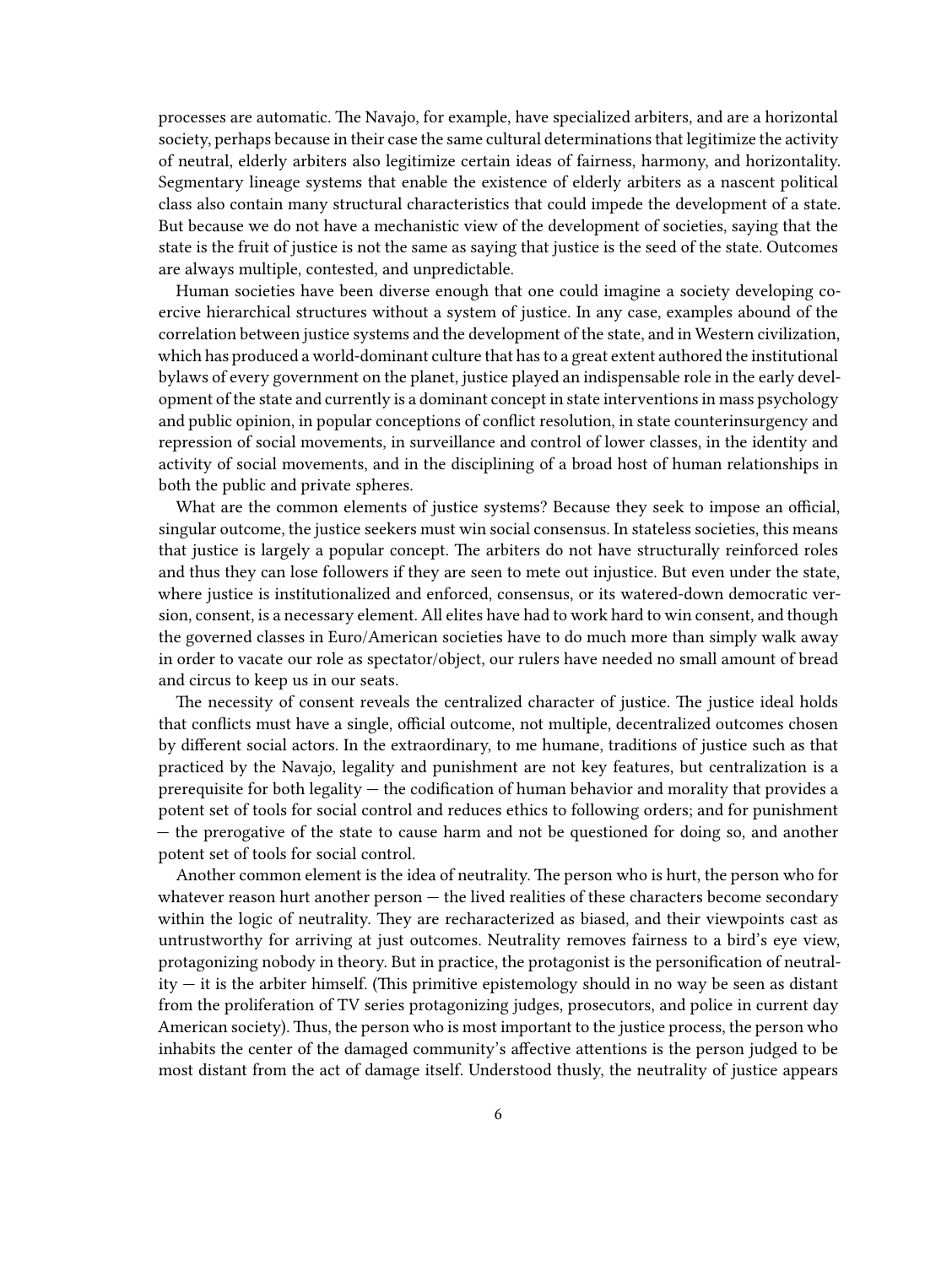less like a noble principle and more like a pathological avoidance of the trauma which the community has been presumably convened to address. At the end of the spectrum most distant from the Western practice, in the framework of restorative justice, the arbiter is more of a narrator who uses her power to protagonize the people directly involved in the conflict, presumably for the benefit of all society. But in all forms of justice familiar to Euro/American society and to all forms present in hierarchical societies, the chief interest of justice must be the imposition of justice itself, given that the crimes of the lower classes always contain some element of negation of the ruling class's legitimacy in criminalizing certain behaviors.

The portrayal of emotions and affective ties as impediments to the execution of justice must also be examined. An arbiter's neutrality is based to a large part on his psychological, emotional distance from the act of social harm which must be resolved. Such distance is represented as an advantage. Yet without empathy, without consciousness of the pain that surrounds and gives meaning to each particular story of social harm, just what kind of resolution is society able to facilitate? Turning instances of social harm into cases of facts and technicalities is to set down codes of conduct that ignore the causes and consequences of harm but allow society to get on with business as usual. Justice is an avoidance mechanism that leaves the so-called perpetrator in denial or guilt, the so-called victim in ashamed trauma, and lets society off the hook: the crime was a breach of code that concerned one or two or several people, those responsible have been punished, and the rest of the community has no obligation to help those who hurt and those who got hurt to become healthy and whole again, nor to examine what in the social environment may have allowed this harm to take place. In this aspect justice is a patriarchal concept. Its appointed symbol is a goddess, $6$  blindfolded and made to hold a sword and a scale, tokens of the military and the market.

Justice requires us to view human conflicts in inhuman terms. Those of us involved in an incident of social harm must remove ourselves from the space of its resolution, we must vacate our personal emotional needs to make room for the imposition of an objective solution we have no part in crafting and no choice but to consent to. We must sympathize against our own interests. Justice is self-betrayal. Given the common elements of justice as a unifying concept and given that the contestations of social justice generally seek to change the forms or spirit of institutional justice, social contestations regarding justice are thus an invitation to betrayal.

Beyond single incidents of social harm — that which in our society is disciplined as crime what does justice mean for social movements? When a social movement demands justice, even if it is demanding a restructuring of the existing institutions, it preserves the alienation of people from the resolution of their own problems. The demanding of justice imposes the logic of demands within the movement, a negotiation with power rather than a negation of power. Negotiation preserves the central role of the state, the institutional hierarchy which is often the cause and beneficiary of what we identify as injustice; meanwhile the ritual of entreaty — protests, petitions, letters — focuses the energies of justice-seekers towards communication with the state rather than direct resolution of the problem itself, thus preserving the alienation between what we want and what we do. Conversely, the social movements' voluntary adoption of the justice etiquette imposes on those movements what Scott (1998) might refer to as legibility, a social or-

<sup>6</sup> Note that male priest classes in patriarchal societies of the era to which we owe this statue-personification of justice frequently co-opted feminine fertility symbols. Their ability to harness these symbols came to symbolize the new male power.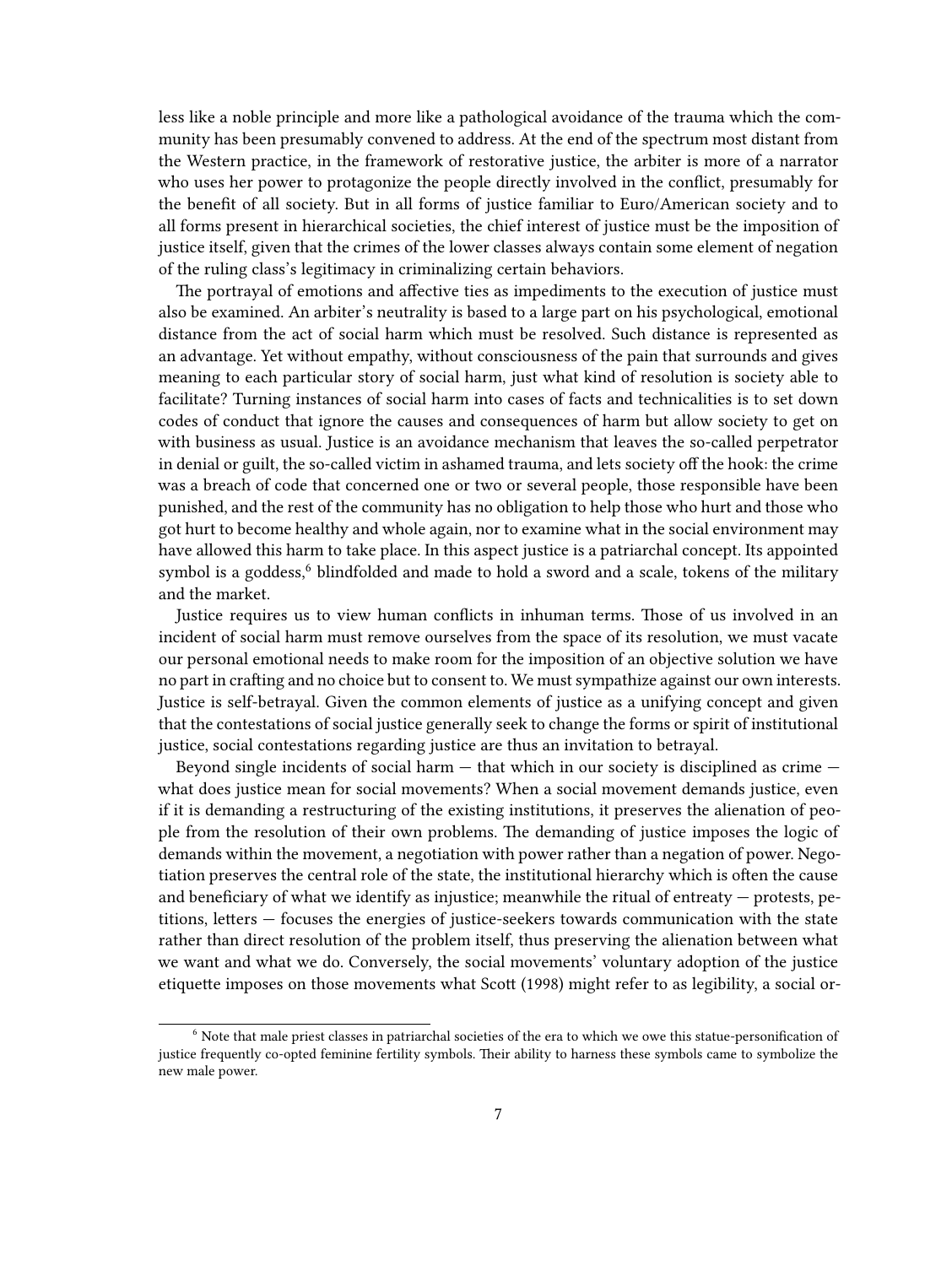dering that on the one hand facilitates state intervention in locales distant from the seat of power and on the other hand loses local knowledge and obstructs resolution of problems at the local level. Historically the process by which legibility is imposed has often provoked popular opposition to authority but tragically the social movements of democratic societies have been trained to abandon their protective incoherence-to-authority and explain themselves, to translate their multiple desires into demands that fit within authority's parameters, and lay down the red carpet for state intervention. The language of justice reinforces in people's minds the idea of the state's role in conflict resolution, because it is a call for a fair arbiter, a call for compromise among all parties rather than the negation of the elite. The language of justice also clarifies to the state paths of intervention into the popular conflicts with the potential to birth rebellion. It informs the state of the very worst grievances, which masks need to be changed, which institutions need to be reformed. When a social movement demands justice it is naming the price for which it can be bought off.

An example close at hand is that of the squatting movement in Barcelona. Barcelona is a city with a long tradition of resistance to the state and to capital, relatively strong social movements, a stupefying amount of tourism and real estate investment, and tens of thousands of empty buildings. Squatting is as old as property, but squatting as a social movement arose in Barcelona in the '80s, identifying more with the autonomous movements of northern Europe than with the city's legacy of anarcho-syndicalism, though it was nonetheless influenced by the latter. In years past, squatters defended their houses and social centers with physical resistance to a greater extent than they do today. A popular slogan spraypainted across the walls of the city succinctly declared: "Desalojos — Disturbios," *Evictions — Riots.* In the first decade of the 21st century, the Spanish and particularly Catalan police modernized and increased their capacity for repression, also developing the anti-terror politics formulated in the suppression of the Basque struggle to a point where it could be utilized against anarchists and squatters, no doubt inspired by the agile American usage of terrorism after September  $11<sup>th</sup>$ . In the same years that a number of anarchists and squatters in Barcelona were arrested and dispersed to high security prisons across the country under creative or sometimes just insubstantial terrorism charges; the same years that the age-old beatings on the street and torture in the jails combined with an increase in conviction and imprisonment of people identified and particularized by the media as *antisistema*; that the city passed its Rudy Giuliani-style *civisme* laws to increase state control over public space and create a more tourism-friendly environment, the criminal justice system became the exclusive arena of resolution for the problem of squatting.

Whereas in the past a squatter might pick up a brick to defend her house, now the only option is to hire a lawyer, even if that method is doomed to failure: fighting back physically is too heavily persecuted and penalized. The courts remain benignly inefficient, however, so that by fighting eviction through legal channels, one may win a year or even two in the squatted building before a judge finally signs an eviction order. And although the squatters are still in a way fighting for their expropriation of abandoned property, the courts do not allow the laws regarding private property to be questioned, nor do they deign to substantiate the Spanish Constitution's guarantee for the right to housing nor its prohibition on real estate speculation. The legal resolution of squatting dodges the important social questions that squatting as direct action against speculation, against property, and against the social relationships of capitalism poses. It pacifies the movement tactically and disciplines squatters to think in terms of dialogue and argumentation with the authorities, or appealing to one elite institution (the courts) for protection against other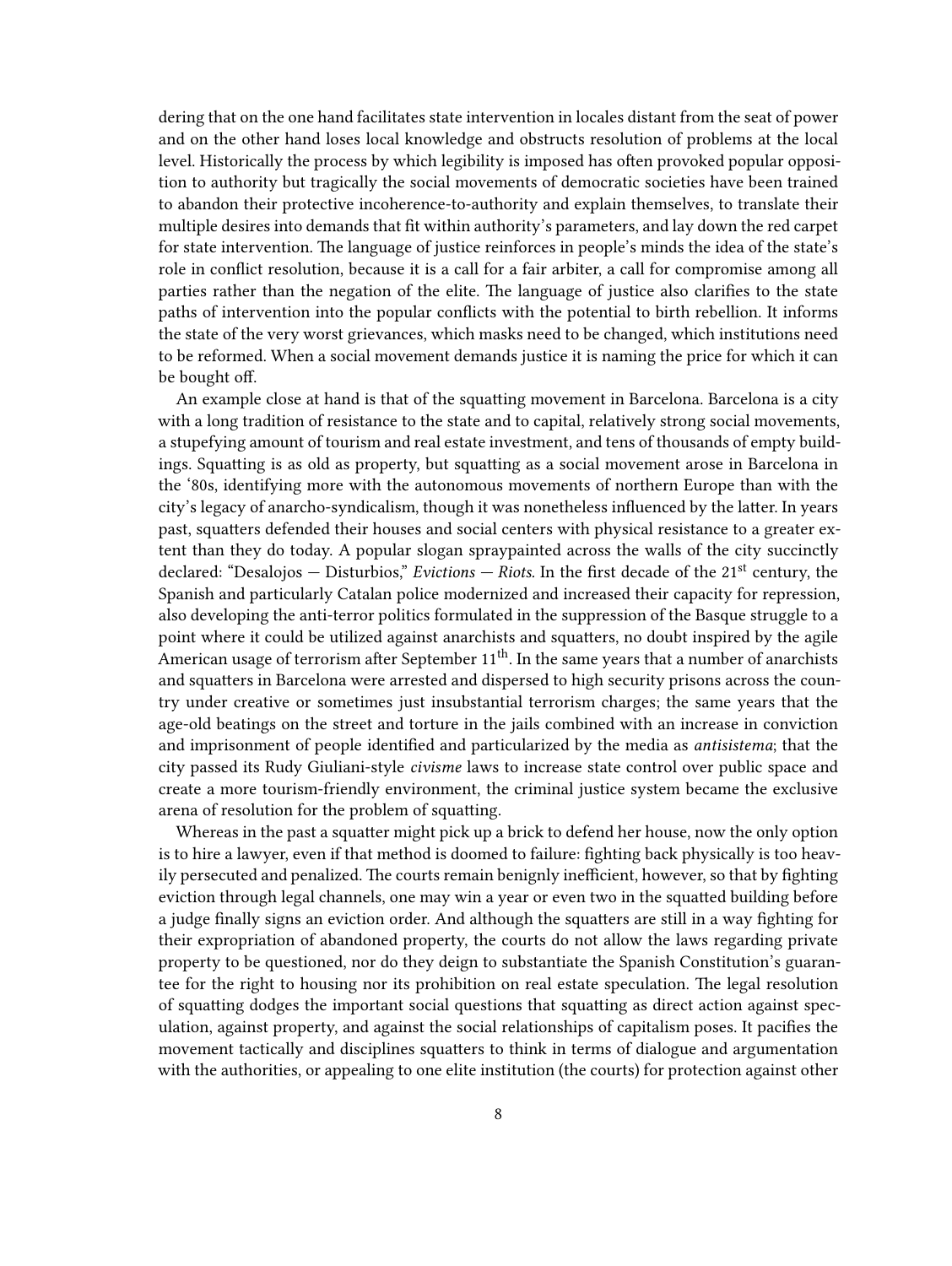elite institutions (real estate companies or the police, who often evict without a court order). It is no surprise that this change in the squatters movement coincides with an increase in rhetoric that values rights, citizenship, civil society, civil disobedience, and demands for affordable housing (i.e. demands that are compatible with, rather than a rejection of, the state and capitalism), at the expense of the anticapitalist and anarchist values of the movement in earlier years.

Even if the call for justice is a call against the state, it still contains a subtext of pleading that idealizes a benevolent authority (a neutral, centralized arbiter able to mete out singular outcomes and win social consent) and inscribes the typical ending: the return of the state, hands washed, sins forgiven, legitimacy renewed. The state has no qualms about intervening against itself. One ministry or bureaucracy that has kept clear of the present scandal and retains the legitimacy to act with a mandate will mercilessly announce a "crusade" against their colleagues in another office. An opposition party that has not yet had the opportunity to stain its reputation will adopt the revolutionary rhetoric, recklessly so according to some commentators, and ride the old guard out of office. The office itself will remain, unquestioned and often more functional after a little spring cleaning. In a classic example, segments of the Civil Rights movement in the US in the '50s and '60s called for the federal government to intervene against several more reactionary state governments to end segregation. In this process, the federal government won itself leverage within the movement which it used to isolate and silence black organizations and individuals who were critical of the legislative solutions the federal government was proposing. Today, with these laws on the books and a black president in the White House, legal segregation is a thing of the distant past but de facto segregation (in terms of access to food, housing, education, and medical care) is worse than before. By creating a role for the federal government as a dispenser of social justice rather than focusing on creating the desired changes through direct action,<sup>7</sup> the Civil Rights movement aided the state in dividing and conquering it, in defining the movement's demands, and improving its image in the process.

One might worry that if the resolution of social conflicts were up to subjective direct action rather than a structurally reinforced neutral arbiter, we would have the justice of the lynch mob. A long tradition of Western thought has sought to design fairer social structures of conflict resolution to mediate this dilemma: that both the social hero (in this example, black freedom fighters) and the social villain (the racist lynch mob) think they are in the right, and allowing one to act freely also means allowing the other to act freely. In other words, equality before the law requires that the social villain must have the same rights as the social hero, thus both must be equally restricted in their actions, in order to protect the primacy and prerogative of an institutional framework that is entrusted with the resolution of social conflicts. But evading this problematic by limiting the freedom of all social actors and bequeathing that freedom as privilege to an institutional framework powerful enough to guarantee outcomes creates a far more dangerous situation. Firstly, neutrality does not exist, if it is to mean a position from which one can act without self-interest and without a personal perspective. The arbiters have a marked self-interest, and given that their identity and their ability to act exist at odds with the rest of society, from whom the freedom to act has been stolen, their intervention in social conflict will be characterized by their ulterior motive of competitive self-preservation.

<sup>7</sup> Of course there are countless examples of direct action and direct action victories throughout the course of the Civil Rights movement; however the movement leadership continuously subordinated these actions, which were often spontaneous, to their strategy of negotiation.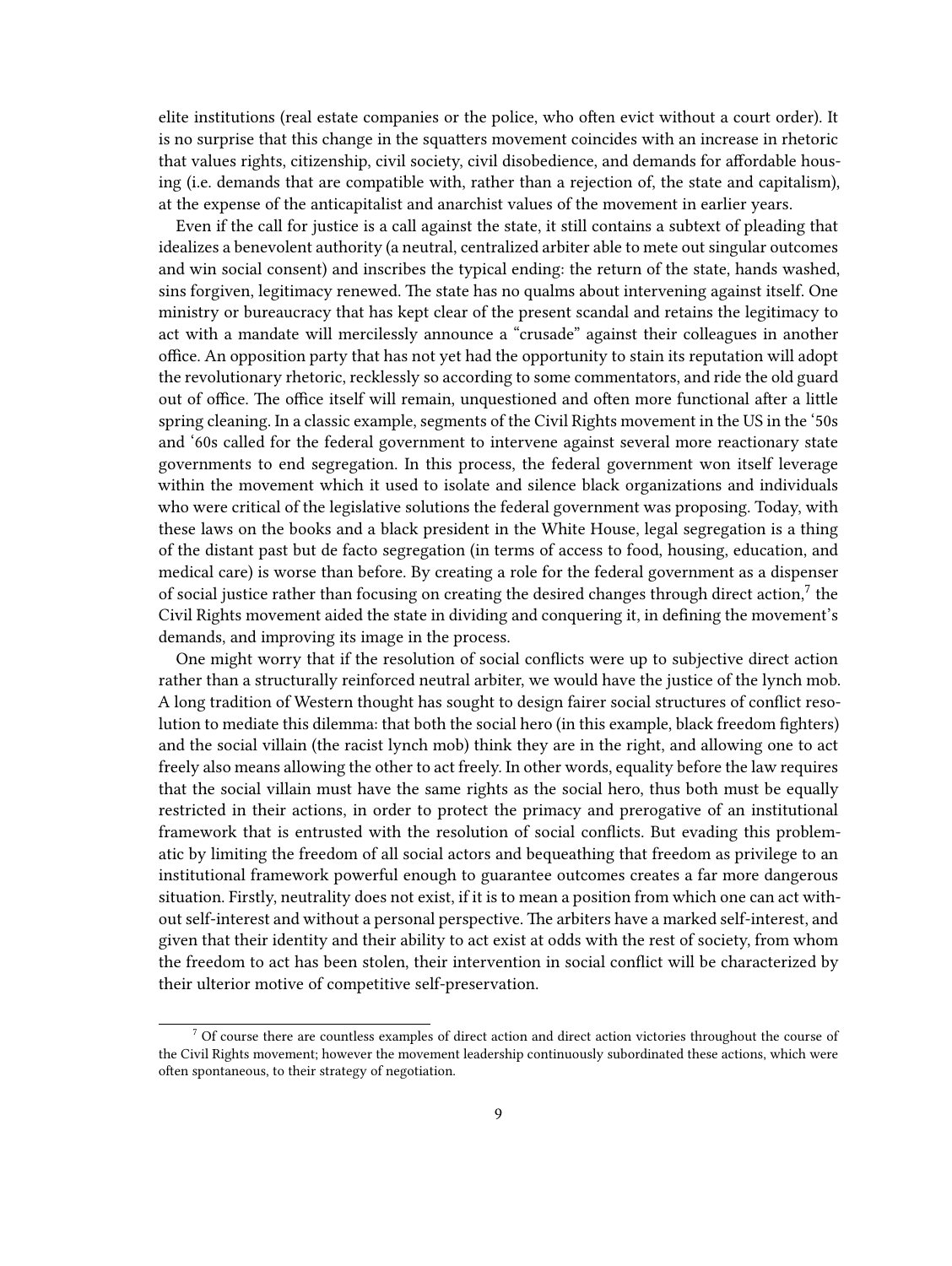The democratic structuration of justice prevents antisocial elements from acting freely, but it also prevents any individuals or groups we might identify as justice-seekers, freedom fighters, or social innovators from acting freely; in fact it de-protagonizes them, and in turn it creates a configuration of institutions peopled by individuals who are equally fallible in terms of judging fairness or right, yet who enjoy the sole power to resolve conflicts, mandate social changes, and foster among themselves and in the rest of society a belief in their legitimacy to do so.<sup>8</sup> Furthermore, all checks and balances are executed by people ensconced within this institutional configuration. It is a classic case of the fox being put in charge of the hen house, and the irony only deepens when we reexamine the myth used to justify this structuration of conflict resolution, the one steeped in fear of lynch mob-justice; historically, haven't lynch mobs been instigated by the ruling class?

In the era of the War on Terrorism, it is interesting to note that our fears of conflict resolution in a horizontal society, one without any overarching arbiter, actually reflect the archetype of asymmetrical warfare. *Taking things into their own hands,* rather than being seen as an assumption of responsibility, calls up images of anarchy and terrorism. People are conditioned to expect violence and mayhem will arise in the absence of a powerful social arbiter. But that which we understand to be terrorism is a characteristic of society under the state. Dissidents whose demands are too far outside the parameters imposed by the state, deprived of any power to determine their own outcomes, attack the weak underbelly of society as a whole. This is an activity that is only rational within a justice-oriented society.

The idea that we can escape the dangers of antisocial actors through recourse to fairnessensuring structures is an institutionalization of ethical immaturity. Implicit in its justification is the recognition that right and wrong do in fact exist; if not, there could be nothing *wrong* with letting the lynch mob act freely. The fact that both the lynch mob and the freedom fighters think they are right is immaterial. Parallel to an unfettered ability to act in order to better society exists our ability to communicate with our peers to approach some sort of shared social ethos. In fact, challenging attitudes we see as harmful or antisocial, and receiving criticisms of our own attitudes, is necessary to our personal ethical development. Democratic pluralism prevents any such growth, which is very useful, because an ethical system in which we surrender the resolution of all conflicts to an unquestionable, powerfully God-like arbiter requires citizens of the basest ethical qualities. Democratic government negates the possibility of resolving social contradictions. There is after all an imperative that in a hierarchical, class-based, white supremacist, patriarchal, ecocidal, and rampantly abusive society, certain contradictions must not be resolved (Jensen, 2004).

The frequency with which the present system produces injustice, as evaluated by almost any standards (e.g. a person who is innocent by strictly legal standards being sent to prison) is a tragedy of immense proportions. But looking beyond that, to recognize that the successful production of justice is also an abusive violation of human needs, clarifies that our task is not to fix the justice system but to abandon it in favor of something else entirely. To demonstrate that justice is a violation of human needs, I'm going to tell a story about myself. It is a story about me being arrested on false grounds, and of justice being served. As a story it is not as dramatic as that of, say, Mumia abu-Jamal, and it certainly lacks the social importance. But perhaps its

<sup>&</sup>lt;sup>8</sup> I would also argue that these are people who operate at the very bottom of Kohlberg's stages of moral development, those who make decisions on the basis of reward or punishment, those who do what they do because it is their job, the banal bureaucrats described by Hannah Arendt.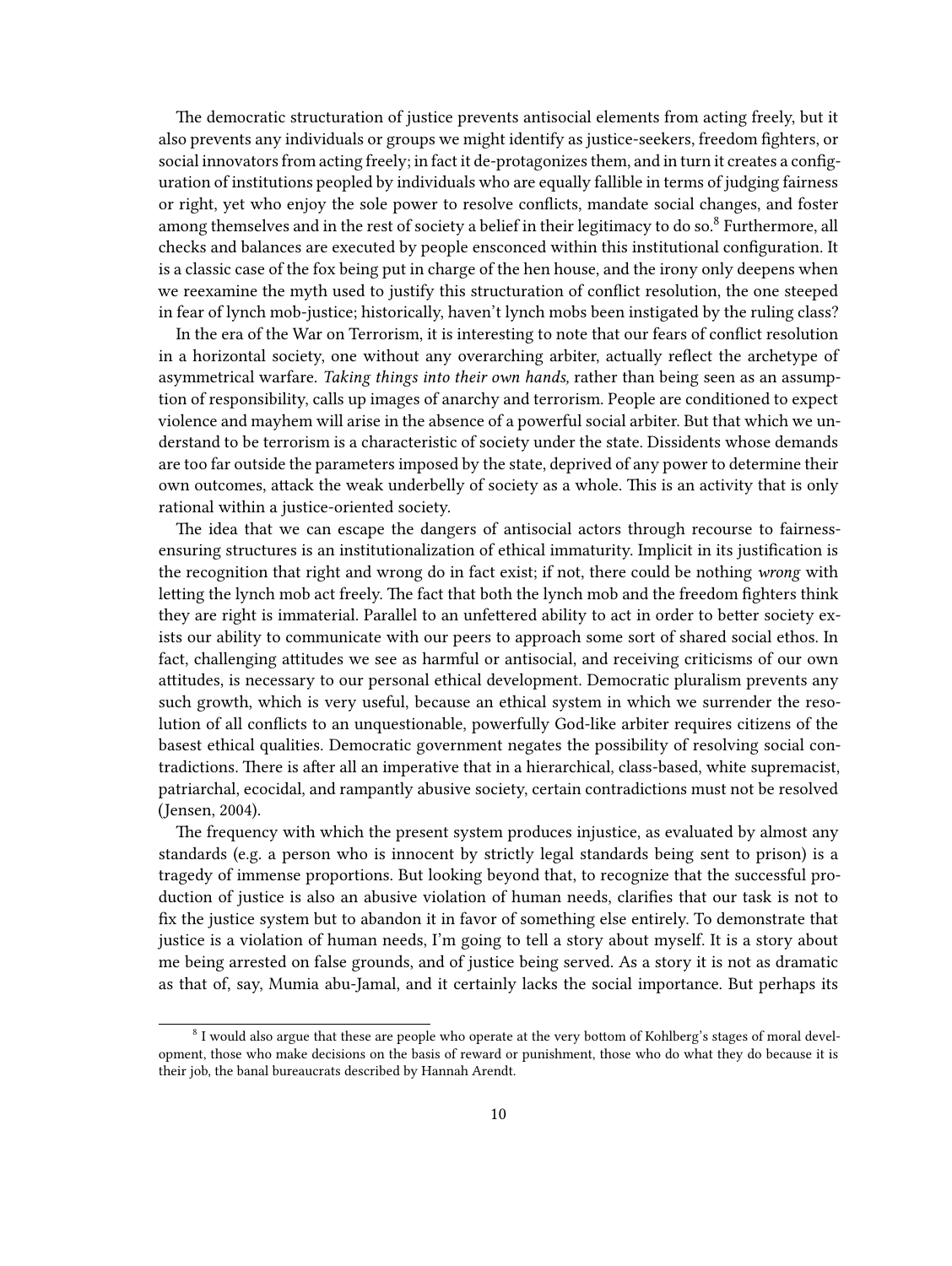mundaneness brings it closer to the millions of other processes of the justice system occurring all around us.

On 23 April 2007, I was arrested in Barcelona after a small squatters' protest. The protest took place on one of the busiest pedestrian streets of the city, Las Ramblas, on an especially busy holiday, St. Jordi. The purpose of the protest was to communicate with the public about squatting. To this end a festive banner was made, and flyers were distributed. Someone in the protest had fabricated a homemade firework. The idea was to grab people's attention and to shoot flyers into the air (and such fireworks are a Catalan anarchist tradition). It was poorly made, and produced much too loud a noise. With a tragicomic grace, the flyers that had been stuffed down the tube floated down as confetti, having been shredded by the force of the blast. I was already leaving the protest and the noise of the firework took me by surprise. At the time I had only been in Catalunya three weeks, and did not understand Catalan or Spanish. I returned to see the police chasing one of the protestors, and, thinking myself safe since I had not been on the scene when the firework went off, followed at a distance to see if anyone had gotten arrested, so we could begin legal support. I forgot that I was wearing a t-shirt with an anarchist symbol on it (it was a  $g$ ift  $-$  I usually don't dress so explicitly), and when the police saw me watching the arrest, they arrested me as well. The two of us were charged with public disorder with explosives, which carries a minimum sentence of three years in prison, and a maximum of six years.

The institutional narrative is very simple: justice was won. The police alleged that the firework was a mortar, and that it shot out stones that caused damages and injuries. A forensic analysis proved it was just a firework, and witnesses clarified that there were no injuries, no damages, and no panic or disorder. We were acquitted. End of story.

But in human terms, the most important feature is not the outcome. It is the experience of living under a system powerful enough to submit an individual to a process for reasons that it alone deems valid.<sup>9</sup> In my case, this meant going to jail in a foreign country (and, this seems a triviality until you imagine having to do it yourself, going to jail practically blind, because I was arrested while wearing contact lenses, which I had to take out after a couple days) for one week, until the movement could raise the unprecedentedly high 30,000 euro bail the judge had set, believing police allegations that we had just carried out some quasi-terrorist act. It meant being forced to live for the two years until trial in a strange place where previously I had no social roots nor friends, and for the first year having to sign in at court every fortnight; not being allowed to work or renew my visa but required to remain there, under the constant threat of being kidnapped and locked in an unpleasant building watched over by violent thugs for three to six years of my life. And having to raise several thousand euros to pay for a lawyer to defend me (because, within this system, we cannot defend ourselves, in every sense). And now that it's all over, knowing that the same thing could happen all over again, that even, to add insult to injury, the very same cops who accused me the first time, who it is tacitly admitted were lying, could invent another story about me.

On an ethical dimension this story has interesting implications. Technically I was innocent; I neither constructed, set off, nor knew about the firework, and the firework was not really an explosive and did not constitute a felony disorder. However the justice process proved completely maladapted as a truth-seeking mechanism, which is ironic considering that criminal justice prior-

<sup>&</sup>lt;sup>9</sup> For the elaboration of this theme, a friend of mine who studies criminal justice in the academy recommends Malcolm Feeley, 1979. *The Process is the Punishment,* New York: Russell Sage Foundation.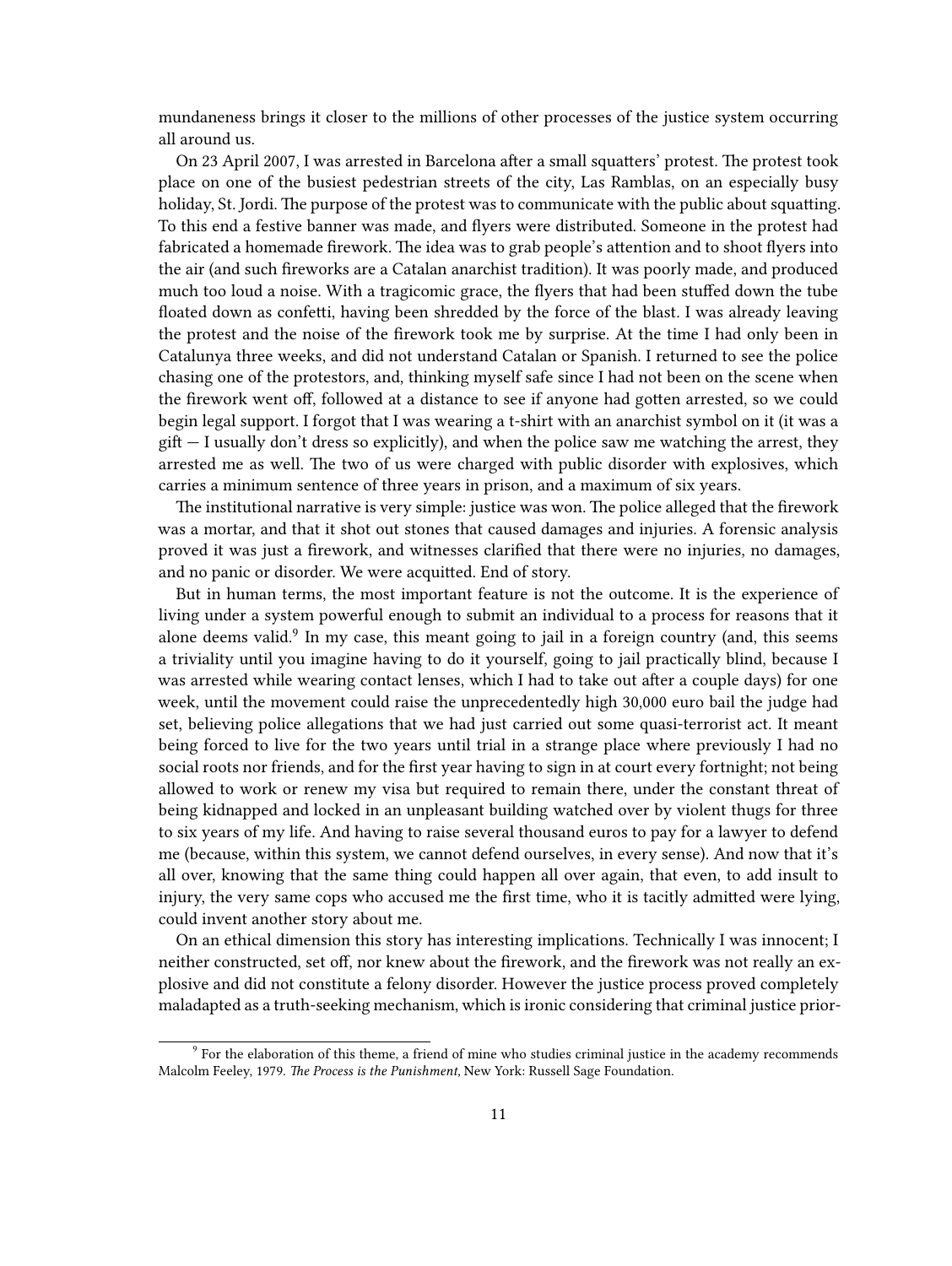itizes facts and definitions over affective causes and results. I was compelled to misrepresent my political affinity to the anarchist squatters, to deny that I would have been more involved could I communicate with them better, and that I was more than just a passerby. I declined to mention that earlier that day I had helped make the banner used in the protest, and that in fact I had been staying at the squat from which the protest began its route, because no matter what legal principles they adhere to, guilt by association and collective guilt are indeed active categories in the minds of judges, especially when dealing with such distinct Others as squatters. My attorney as much as the prosecutor acknowledged this unwritten fact with the questions they did and did not ask me. For their part the organizers of the protest were compelled to downplay, at least in outward discourse, that the use of the firework had been irresponsible: it was poorly made, had not been tested, and the plan was not well communicated to other people in and around the protest.

This brings us to the social dimension of this incident: the firework was certainly loud enough to bother or upset people in the immediate area. Yet the intervention of the police prevented any resolution and transformed everyone into spectators or perpetrators, subsequently segregating these two categories. Whatever disturbances the firework may have caused were turned into legal tools, as the police pressured two people into signing a form saying they were injured ("You never know, that ringing in your ears, tomorrow you may be deaf. We won't take you to the hospital to get it checked out unless you sign this form.") Fortunately those people took the trouble to later go to the police commissary to retract their denunciations and say they had been pressured. Still, this favorable outcome obscures the fact that because of police intervention they never got the chance to yell at the people who set off the firework, and the people who set it off never got the chance to hear that criticism.

This prophylactic approach to social control reveals the political dimension. The police personally view themselves as opponents of the anticapitalist squatters, and the squatters certainly return the favor. Most squatters have friends who have been beaten, jailed, or tortured by the cops, all have been insulted, degraded, and threatened by them, and the cops exist in part to counteract the squatters' forceful subversion of the social order and the property laws. Thus the police understand it as their responsibility to prevent or punish squatter interventions in public, and to them public fear of terrorism is simply a tool to achieve this. Significantly, this particular protest was organized as part of a response to a wave of evictions and repression carried out against anticapitalist squatters over the previous year. Actions on other days included interrupting a meeting of property owners and holding a major march. This action was to be the most tranquil, the most focused on meeting the public and communicating. The justice system repressed it and cast it as a "paramilitary" attack by squatters who wanted to vent their rage "against people who disagreed with them."<sup>10</sup> In practice we can see a blurred distinction between democratic pluralism's ideal function to protect people with different opinions from attacking one another and its bad habit of preventing people with different opinions from communicating with one another. In a spectacular society, the only mediator of opinions is to be the spectacle itself.

My tawdry little story illustrates how the justice system can meet its political objectives, which are, to speak honestly, oppressive, even while meting out justice. The movement was repressed, my codefendant and I received a just outcome, and there is no contradiction between these two facts. Without ever having to falsely imprison anyone, the justice system was able to strike a

 $10$  Quotes are from the initial accusation submitted by the prosecutor.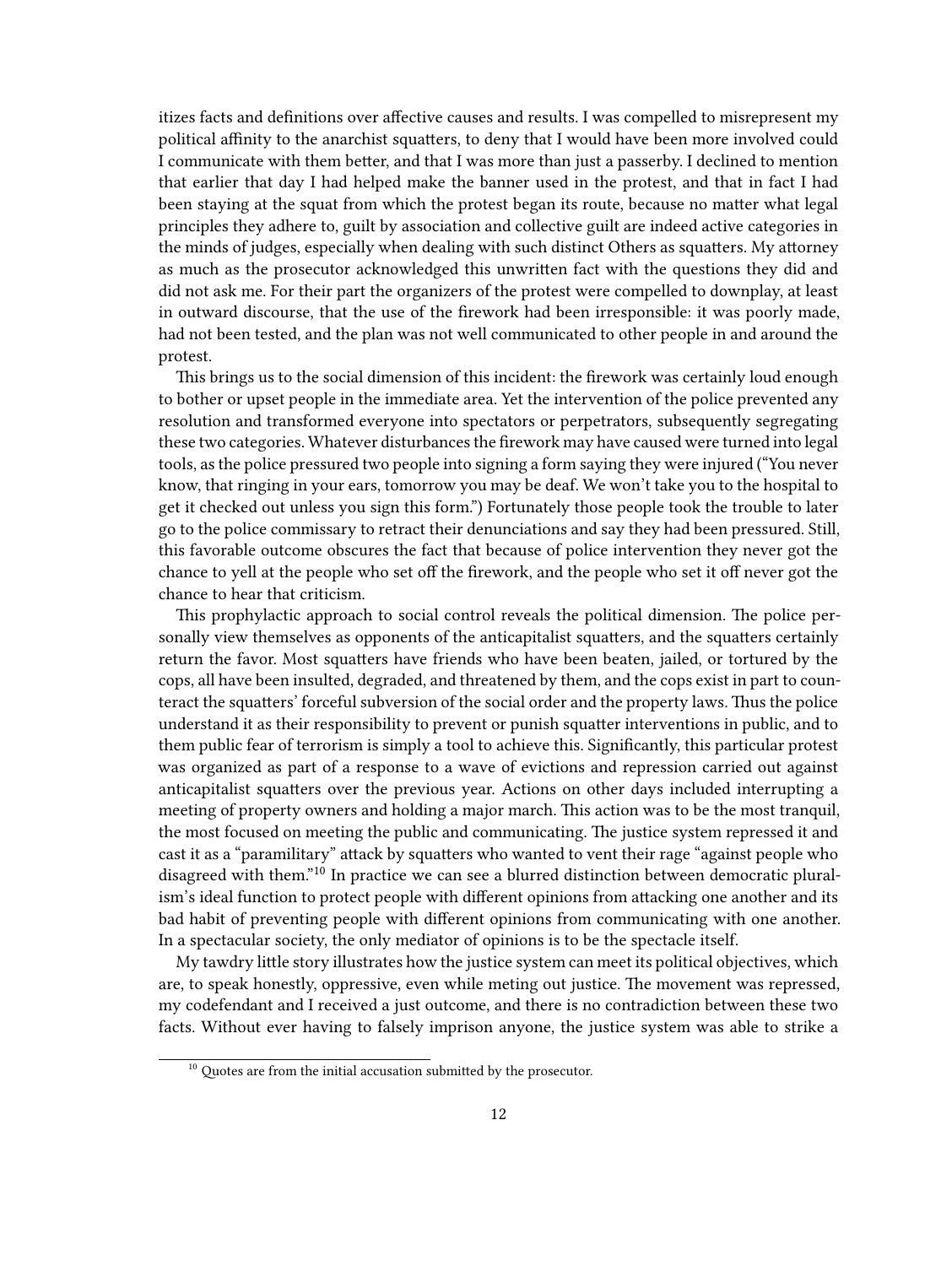number of blows against a movement that is the declared enemy of capitalism and the state. Two people were briefly locked up and for a longer period submitted to a regime of psychological harassment. Dozens of people had to scramble to raise money, organize support, communication, and solidarity events, taking a great deal of time away from their other projects and from their initial effort to communicate and create connections with the public, further distancing them from public reality (since the public does not consciously exist in a state of war, as much as the state consciously employs methods of warfare against them); additionally these people had to live through a psychological hardship, having a friend of theirs and another person with whom they felt affinity being kidnapped and threatened with imprisonment. In other words, two people are arrested and their entire community is punished over a period of two years even though the court pretends to have absolved them.

If we had been seeking justice, if we imagined that we would find victory within the courts, this would be the end of the story. Fortunately, we recognize that we live under a domestic state of war. This declaration may seem dogmatic, or hotheaded, or self-important, except that criminologists and police theorists are quick to acknowledge this point as well: policing is counterinsurgency (Williams, 2004). Current military doctrine on "fourth generation warfare" is even more explicit in describing the war as both domestic and permanent. Our ability to survive the frequent attacks of the justice system lies in our negations of that system: creating relationships of solidarity; developing means to resolve our own conflicts without recourse to the justice system; abandoning the morality of innocence and guilt, of codified, objective law; revealing the class interests of the institutions and agents of the justice system; engaging in direct, nonmediated communication with people from whom we are meant to be isolated; surviving in illegality; and continuing to take action without permission. I would say that on balance, we won this particular contest. There was a great deal of psychological stress, but in the end strong personal relationships were formed, the justice system was shown to more people for what it truly is, and the squatters' movement proved itself capable yet again of surviving repression. Personally, I was forced to live in a situation of illegality, and I did it triumphantly, stealing what I needed for survival since I wasn't allowed to work for it.

This is the point in the essay where I am to argue that society would be safer, more empowered, and much freer to develop ethically and to repair social harm, to right wrongs, if it were organized horizontally and individuals were allowed to use direct action and diffuse sanctions, if there were no justice system, no government — democratic or otherwise — and no hierarchy of social classes. Yet I have no intention to write a pamphlet, stating the obvious, for some, and spouting dogma, for others. And I have no intention to elaborate in convincing detail, because social planning is inimical to horizontal forms of organization. One cannot produce a policy paper against societies guided by policy papers. And if one doubts the clear acts of negation, the millions of people *taking things into their own hands* every day, one has already chosen sides.

Arguing objectively against justice can only bring one so far, precisely because of the importance within justice systems of denying subjective realities. The millions of people who violate the law out of need or on a whim, especially when these violations challenge social control or existing hierarchies, are negating the very basis of the justice concept, yet most of the objective criticisms of the justice system that appear in academic discourse do not seem to recognize the full implications of these frequent negations. I feel it necessary to point out that the academy as a whole shares in the responsibility for the ongoing disempowerment of society constituted by the practice of justice, because the academy, through objectivity, avails itself to institutions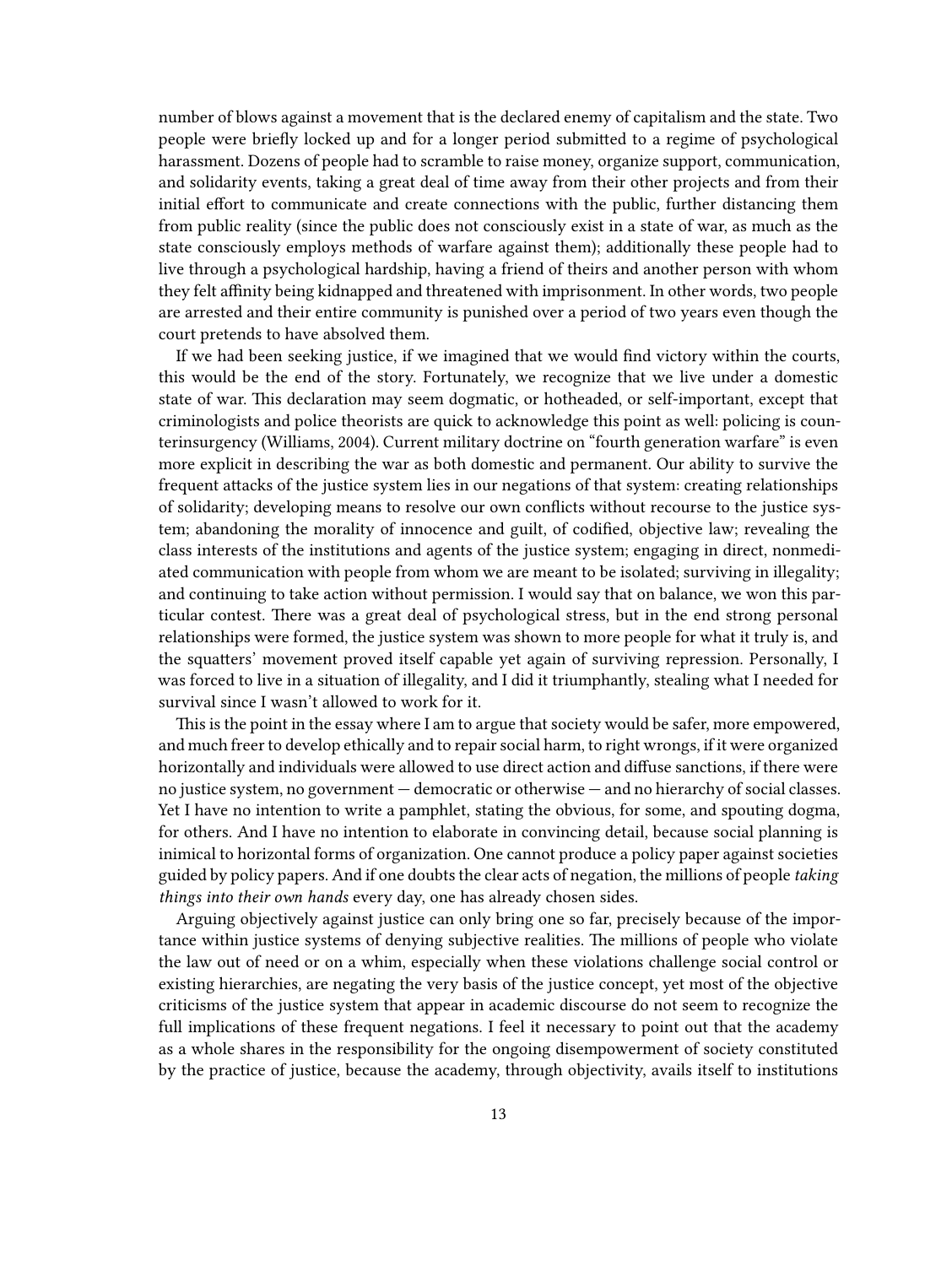rather than to lives. The academy *produces discourse* rather than *enabling action*, and discourse is fodder and fuel for institutions that already exist. It is the vital force that animates and adapts the bureaucracies that govern; it is useless to the governed except as palliative.

A clear example, from a social question less complicated than conflict resolution, is that of climate change. On the one end, the academy produces the engineers and public relations specialists who are, apart from the politicians and business executives, most directly responsible for destroying the planet.<sup>11</sup> On the other end, the academy produces the scientists who are studying this destruction. Climate scientists know very well that our society is engaged in an act of mass suicide. However, they continue to produce studies which, it is overwhelmingly obvious, only corporations, governments, and other elite institutions are positioned to act upon; these studies are not even written in language accessible to a general audience. It is left up to the mass media, financially inseparable from the corporations responsible for climate change, to choose just how and to what extent this disaster should be communicated to the public. On the whole climate scientists do not sabotage the work of their colleagues in the disciplines that produce the technicians whose job it is to destroy the planet, they do not hijack media broadcasts to tell the real story, they do not stand at the local grocery store handing out flyers informing people that they only have a few years left to save the planet, they do not avail themselves, their institutional resources, and their cultural legitimacy to the anarchists who are going to prison for using sabotage to stop deforestation, and they are not themselves setting car lots full of SUVs on fire (or developing other means to render large numbers of these fuel-inefficient vehicles unsalable while releasing less carbon into the atmosphere). They have chosen institutional loyalty over loyalty to the planet and to what they themselves know to be true.

Certain things I have written in this essay are similar to arguments that have been made by scholars with an abolitionist perspective. The difference is that these scholars have presented their arguments as suggestions for social design. But the justifiable argument that the police, the courts, and the prisons constitute part of a counterinsurgency war waged against oppressed members of society require one to take sides. Faced with an asymmetrical war of aggression, one cannot choose neutrality. You cross a critical boundary when those who are processed, those who are jailed, those who are tortured, those who are killed, are your friends or family members, when they are not simply "informants"<sup>12</sup> or members of a sample. Criticizing justice through the production of discourse rather than the enabling of action is unforgivably cynical. It is useful to recall that the prison system developed in large part as a humanitarian reform (Foucault, 1977), guided by scholars, many of them well meaning, drafting papers and formulating better means of social management.

 $11$  Responsibility is judged by how much one profits from the harmful action, how much power one exercises in the realization of the harmful action, and how much access to information about the harm one has. The problem of climate change is not the product of the personalities of certain individuals, it is the product of the capitalist logic of production and Western values regarding human relationships with the environment, all reproduced in the actions and decisions of everyone within society. Participation in the destruction of the planet is spread out, but responsibility is concentrated. A common person must risk her liberty and with luck and good planning might shut down a coalburning power plant for one day. The executive of a power company need only risk her ludicrous financial privileges and she could shut down a great many power plants and create a much larger ripple in public consciousness.

 $12$  I think there is no small significance in the difference of usage this word has for us and for academics. What is most significant is that the meaning is the same: "those who talk with the authorities."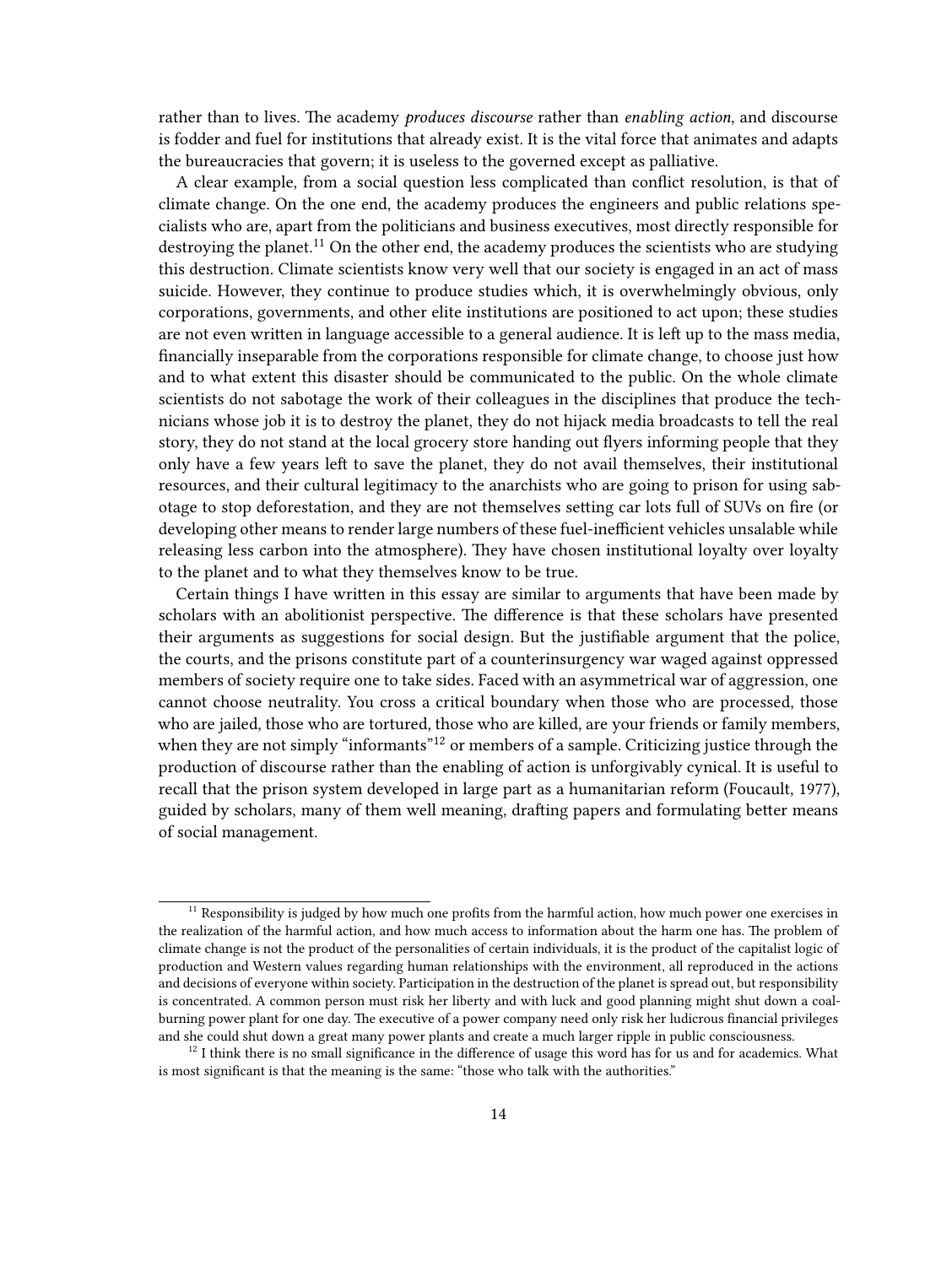In today's bureaucratic system of control, one need not be ridiculously wealthy to be part of the ruling class. One need only view society from above, see human problems in inhuman terms, alienate desires from actions, and contribute one's two cents.

There are already many acts of resistance against the justice system, and millions of people who understand themselves to be at war with the police or with at least some aspects of the state. What is needed is not that their enemy be advised of more humane ways to treat them, nor even that these millions be studied by some progressive academic bold enough to acknowledge their existence — the study will probably not be of any use to them, but it will be useful for government agencies tasked with analyzing and undermining these uncontrollable social elements. What is needed is solidarity: rather than particularizing, joining together to create a collective force capable of changing this reality from below.

My goal in writing this article is to enable action, not to produce discourse. Seeing through our own eyes rather than dehumanizing social conflicts can help us to act more effectively and more honestly. Realizing that it is our responsibility to take things into our own hands rather than calling for a more powerful actor to solve a problem allows us to confront the institutional configuration that causes or exacerbates many of society's worst problems. Believing that we can survive the repression that this path will incur can give us the courage to do what must be done.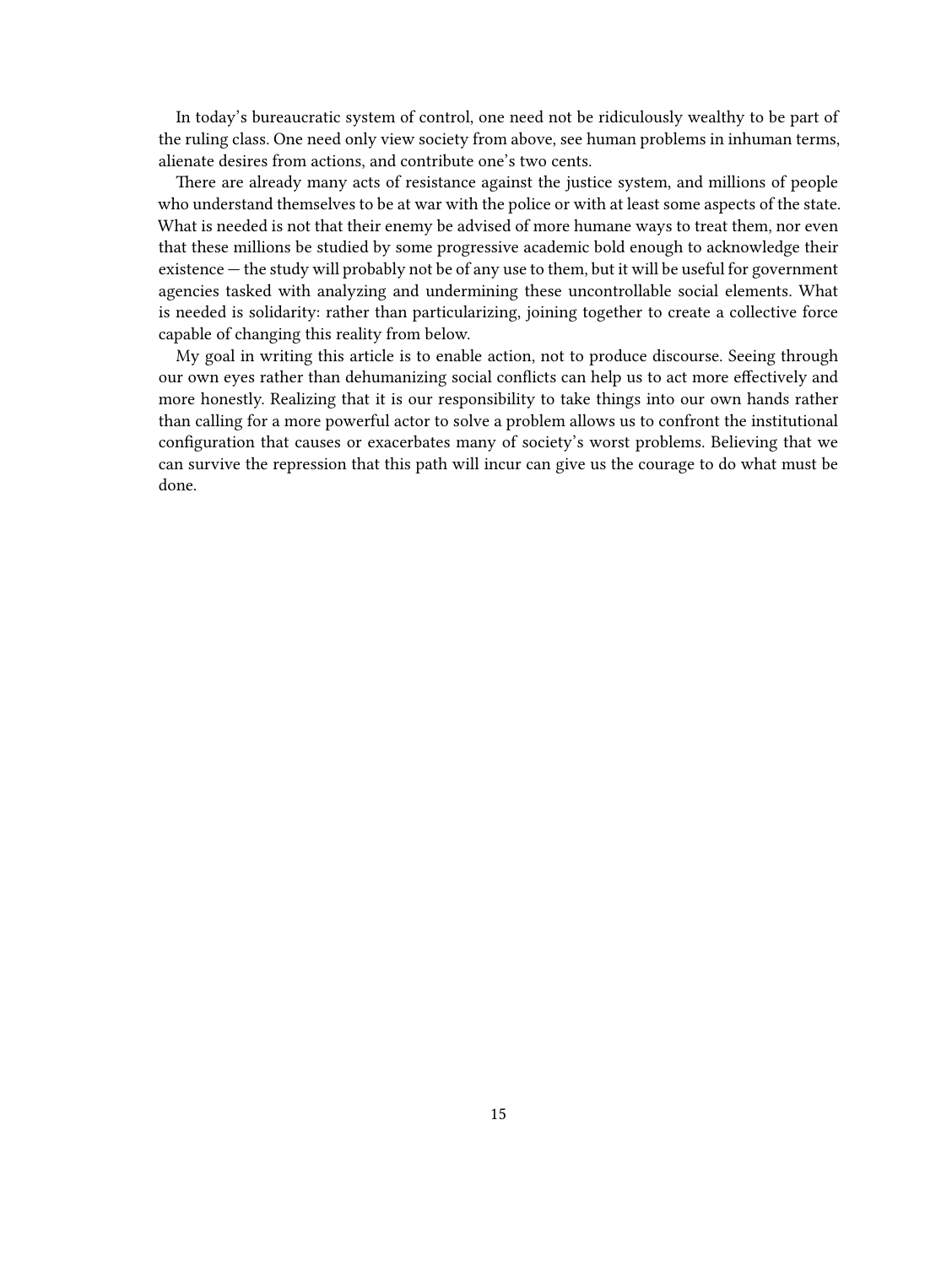Harold Barclay, 1982. *People Without Government: An Anthropology of Anarchy*, London: Kahn and Averill.

Jamie Bissonette, 2008. *When the Prisoners Ran Walpole: A True Story in the Movement for Prison Abolition,* Cambridge: South End Press.

Christopher Boehm, 1993. "Egalitarian Behavior and Reverse Dominance Hierarchy," *Current Anthropology*, Vol. 34, No. 3, June 1993.

Michel Foucault, 1977. *Discipline and Punish: the Birth of the Prison.* New York: Pantheon Books. Peter Gelderloos and Patrick Lincoln, 2006. *World Behind Bars: The Expansion of the American Prison Sell,* Harrisonburg, Virginia: Signalfire Press.

David Graeber, 2004. *Fragments of an Anarchist Anthropology*, Chicago: Prickly Paradigm Press. Derrick Jensen, 2004. *A Culture of Make Believe,* White River Junction, Vermont: Chelsea Green. Thomas Mathiesen, 1974. *The Politics of Abolition,* London: Martin Robertson.

James C. Scott, 1998. *Seeing Like a State: How Certain Schemes to Improve the Human Condition Have Failed,* New Haven: Yale University Press.

James C. Scott, 2005. "Civilizations Can't Climb Hills: A Political History of Statelessness in Southeast Asia," lecture at Brown University, Providence, Rhode Island, February 2, 2005.

Dennis Sullivan and Larry Tifft, 2001. *Restorative Justice: Healing the Foundations of Our Everyday Lives,* Monsey, NY: Willow Tree Press.

E.P. Thompson, 1975. *Whigs and Hunters: the origin of the Black Act,* London: Allen Lane. Kristian Williams, 2004. *Our Enemies in Blue,* Brooklyn: Soft Skull Press.